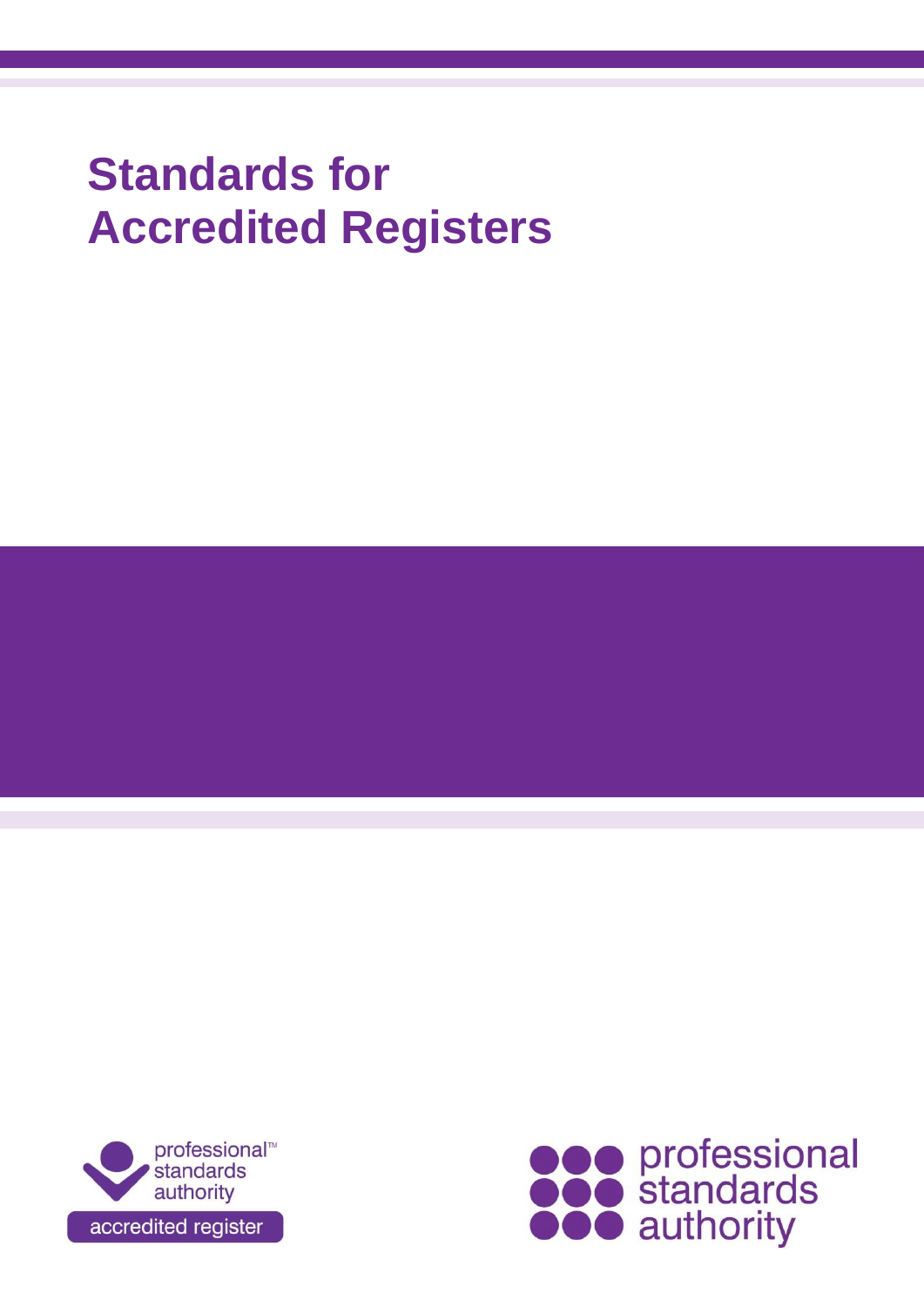## **About the Professional Standards Authority**

The Professional Standards Authority for Health and Social Care promotes the health, safety and wellbeing of patients, service users and the public by raising standards of regulation and registration of people working in health and care. We are an independent body, accountable to the UK Parliament.

We oversee the work of nine statutory bodies that regulate health professionals in the UK and social workers in England. We review the regulators' performance and audit and scrutinise their decisions about whether people on their registers are fit to practise.

We also set standards for organisations holding registers for people in health and care occupations not regulated by law and accredit those organisations that meet our standards.

To encourage improvement we share good practice and knowledge, conduct research and introduce new ideas including our concept of right-touch regulation<sup>1</sup>. We monitor policy developments in the UK and internationally and provide advice to governments and others on matters relating to people working in health and care. We also undertake some international commissions to extend our understanding of regulation and to promote safety in the mobility of the health and care workforce.

We are committed to being independent, impartial, fair, accessible and consistent. More information about our work and the approach we take is available at [www.professionalstandards.org.uk.](http://www.professionalstandards.org.uk/)

 $\overline{a}$ 

<sup>1</sup> Professional Standards Authority. 2015. *Right-touch regulation revised*. Available at <http://www.professionalstandards.org.uk/policy-and-research/right-touch-regulation>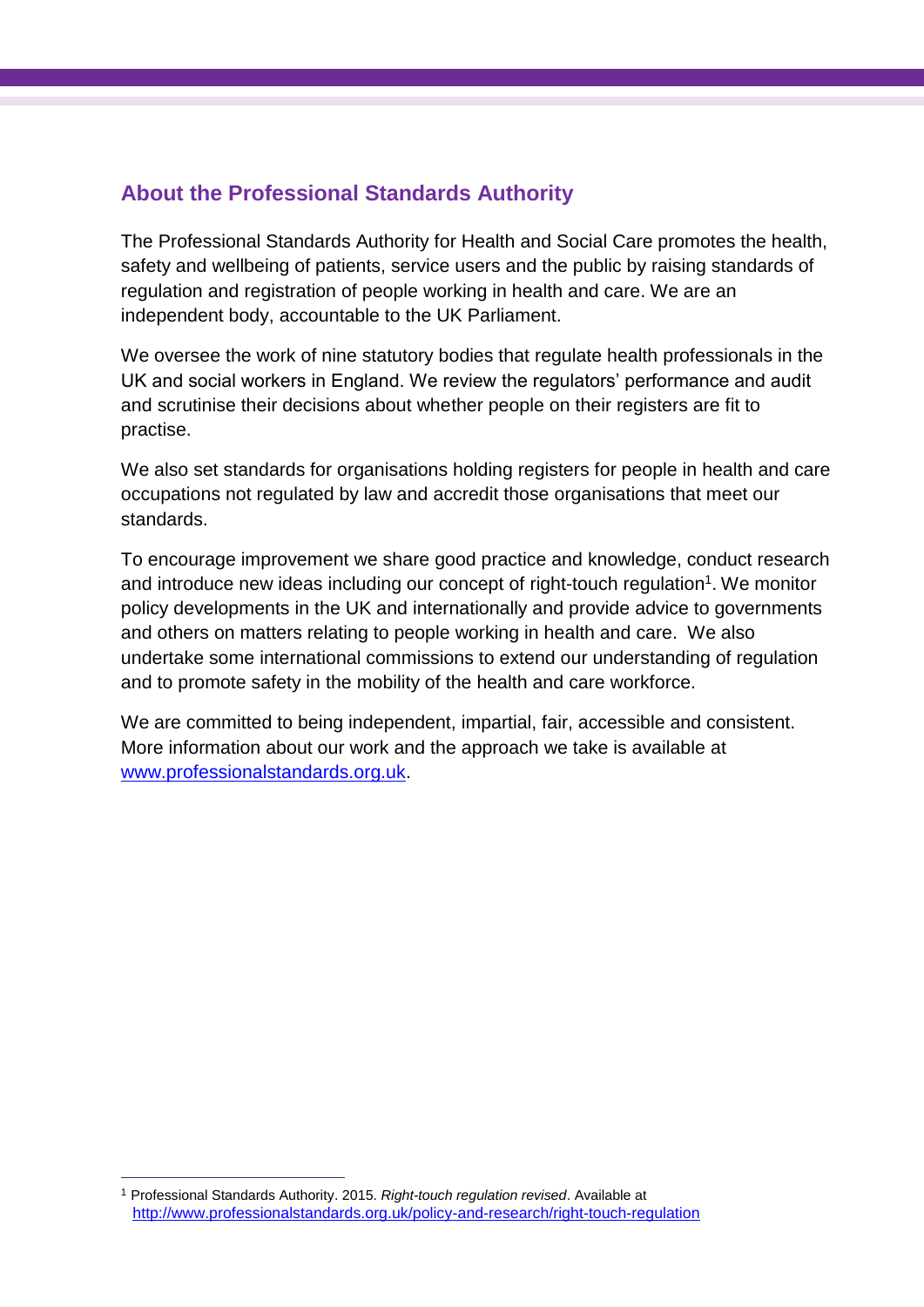# **Contents**

| 1. Standards 1 to 3 $(a - b)$ | 1            |
|-------------------------------|--------------|
| 2. Standards 4 to 7a          | $\mathbf{2}$ |
| 3. Standards 7b to 7f         | 3            |
| 4. Standards 8a to 8g         | 4            |
| 5. Standards 8h to 9e         | 5            |
| 6. Standards 10a to 10f       | 6            |
| 7. Standards 11a to 11f       |              |

**Page**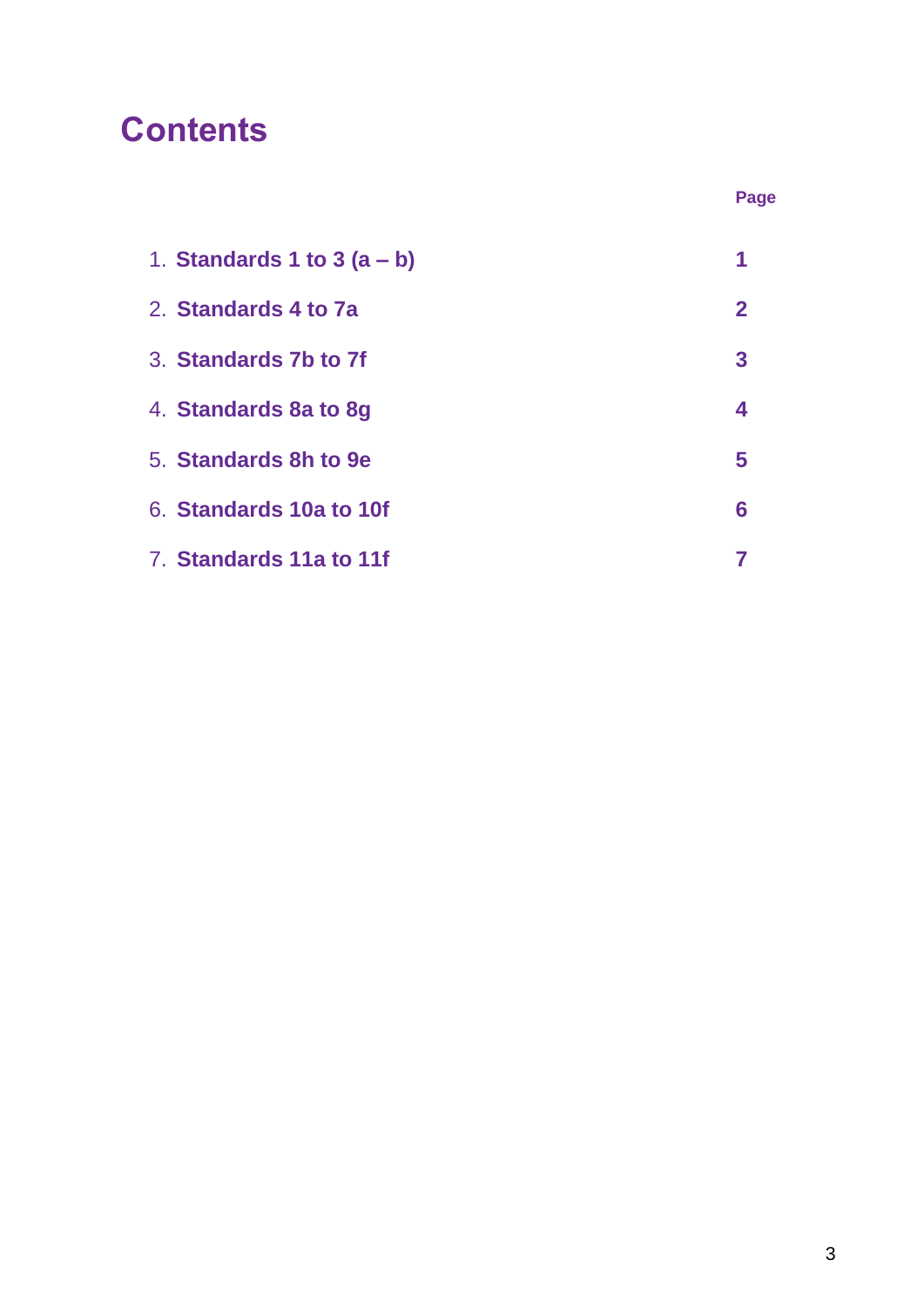# The Standards

Organisations must meet all of the Standards. The benchmark for each Standard is set at the level of good practice. This means that for each Standard organisations must demonstrate, where available and relevant, that they apply good practice.

#### **Standard 1: the organisation holds a voluntary register<sup>2</sup> of people in health and/or social care occupations.**

The Professional Standards Authority will decide whether an occupation is 'health or social care' having regard to the definition of health care set out in the National Health Service Reform and Health Care Professions Act 2002, section 25E (8) as inserted by the Health and Social Care Act 2012, section 228. $3$ 

#### **Standard 2: the organisation demonstrates that it is committed to protecting the public and promoting public confidence in the occupation it registers.**

The organisation will need to demonstrate that its purpose and directives are focused on public protection. Additionally, the organisation will need to show that in carrying out its voluntary register functions public interest is paramount and that professional interests do not dominate or unintentionally subvert that interest.

Evidence of this might include board or committee discussions where issues have been debated and conflicts of interest identified or the ethical interests of parties weighed in the balance; decisions made about admittance to the register where the documented rationale shows due consideration of public protection; outcomes of complaints; particularities of governance arrangements.

#### **Standard 3: Risks**

The organisation:

- **3a)** Has a thorough understanding of the risks presented by their occupation(s) to service users and the public – and where appropriate, takes effective action to mitigate them.
- **3b)** Is vigilant in identifying, monitoring, reviewing and acting upon risks associated with the practice of its registrants and actively uses this information in carrying out its voluntary register functions.

Evidence provided should demonstrate how the organisation seeks, gathers and handles information, and provide examples of having acted to prevent or mitigate risk.

The Professional Standards Authority will decide whether this Standard is met with reference to guidance provided in the *Accreditation Guide (2016).*

 $\overline{a}$ <sup>2</sup> A 'voluntary register' has the meaning ascribed to it under the National Health Service Reform and Health Care Professions Act 2002, section 25E (2) as inserted by the [Health and Social Care Act 2012](http://www.legislation.gov.uk/ukpga/2012/7/section/228/prospective)  [section 228.](http://www.legislation.gov.uk/ukpga/2012/7/section/228/prospective)

<sup>&</sup>lt;sup>3</sup> 'Health care' includes: all forms of health care for individuals, whether relating to physical or mental health; and procedures that are similar to forms of medical or surgical care but are not provided in connection with a medical condition.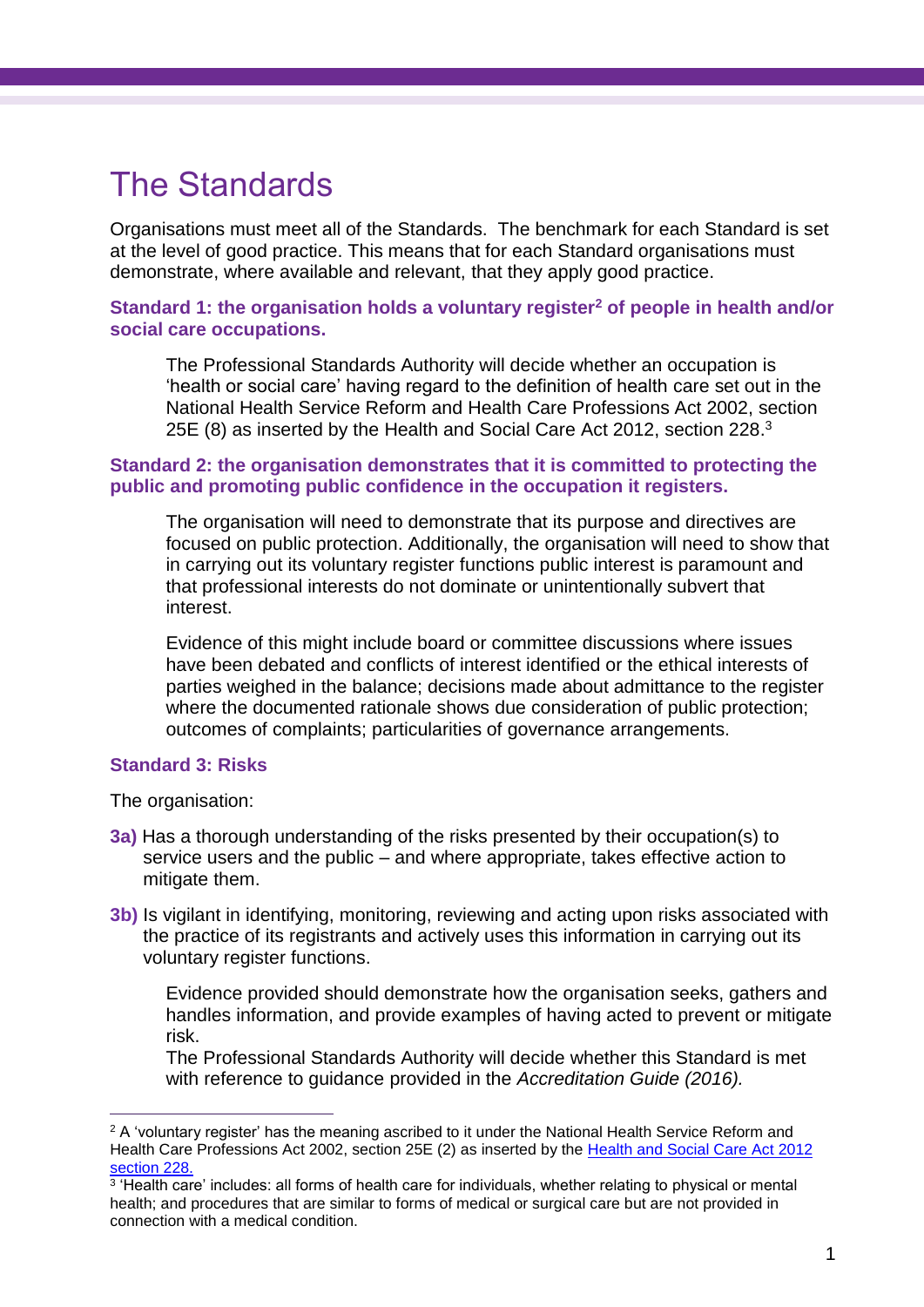#### **Standard 4: the organisation demonstrates that it has sufficient finance to enable it to fulfil its voluntary register functions effectively including setting standards, education, registration, complaints and removal from the register.**

An organisation requires overall administrative and financial robustness if it is to be relied on to deliver all of its functions effectively. The Professional Standards Authority will therefore seek assurance that the organisation is financially sustainable and can reasonably cover its legal liabilities if its decisions are subject to challenge.

#### **Standard 5: the organisation demonstrates that it has the capacity to inspire confidence in its ability to manage the register effectively.**

Factors the Professional Standards Authority will take into account include the organisation's leadership, its reputation within and outside its field, the skills and experience of those involved in its voluntary register functions, its operational efficiency and its openness.

**Standard 6: the organisation demonstrates that there is a defined knowledge base underpinning the health and social care occupations covered by its register or, alternatively, how it is actively developing one. The organisation makes the defined knowledge base or its development explicit to the public.**

The Professional Standards Authority recognises that not all disciplines are underpinned by evidence of proven therapeutic value. Some disciplines are subject to controlled randomized trials, others are based on qualitative evidence. Some rely on anecdotes. Nevertheless, these disciplines are legal and the public choose to use them. The Authority requires organisations to make the knowledge base/its development clear to the public so that they may make informed decisions.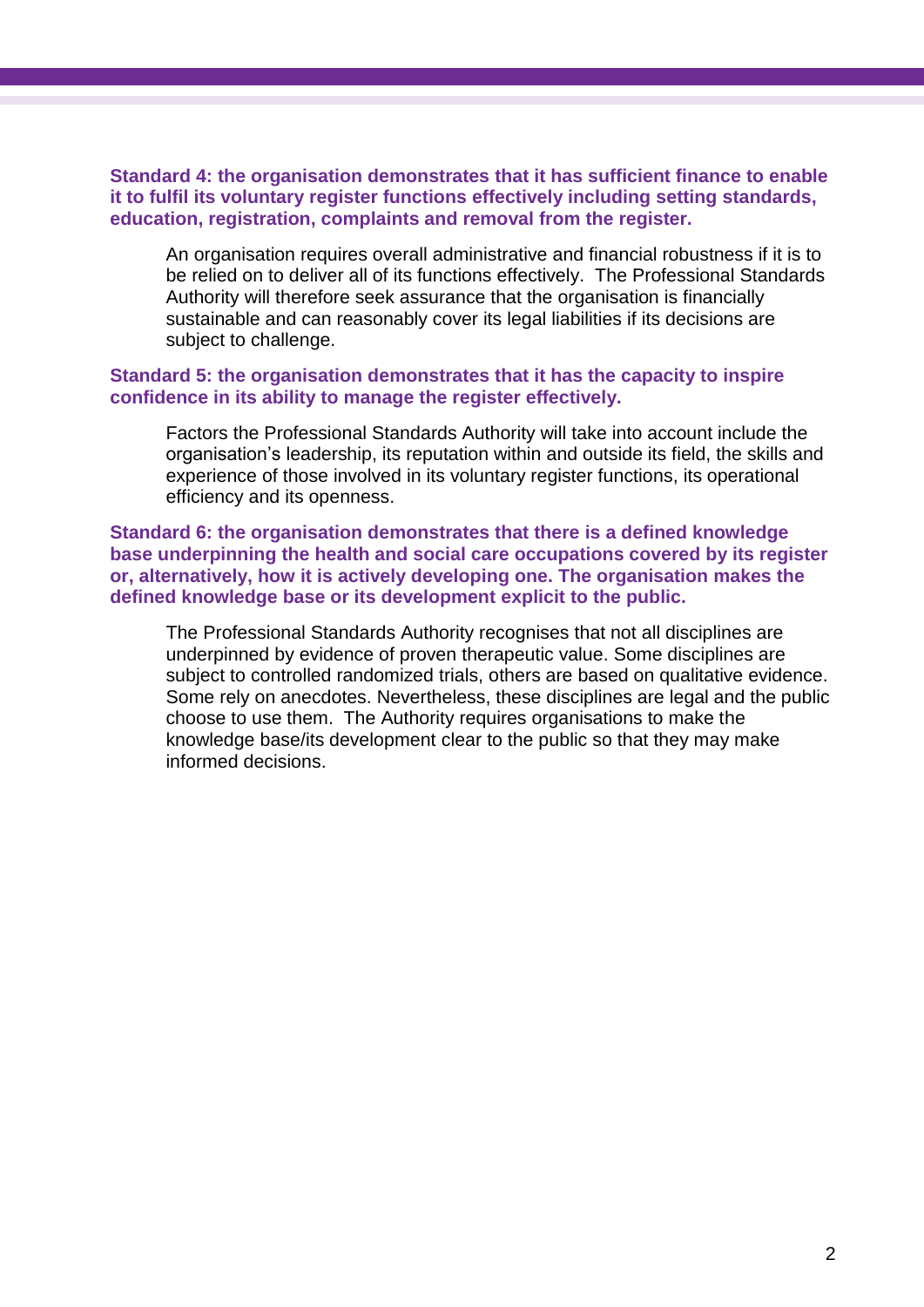### **Standard 7: governance**

The organisation:

- **7a)** Ensures that the governance of its voluntary register functions is directed toward protecting the public and promoting public confidence in the occupation it registers.<sup>4</sup>
	- This standard is linked to Standard 2. Where organisations have functions other than voluntary registration (for example, a professional or representative body) they will need to explain how their governance arrangements enable them to achieve this outcome, demonstrate that it is effective in causing that to happen in practice and explain how they assure themselves that it is. Forms of assurance might include reports to the board or relevant committee focusing on outcomes achieved, case audits, external or peer review.
- **7b)** Carries out its governance in accordance with good practice. It is for the organisation to determine what good practice standards it adopts as appropriate to its form and function. They should include as a minimum adherence to the following principles:
	- $-$  Being clear about its purpose
	- Being independent and fair
	- Exercising control effectively
	- Behaving with integrity (including proper management of conflicts of interest)
	- Being open

 $\overline{a}$ 

- Being accountable
- Being socially responsible.

The organisation should provide examples that illustrate these principles being put into practice.

- **7c)** Demonstrates that it seeks, understands and uses the views and experiences of service users and the public to inform key decisions about its voluntary register functions.
- **7d)** Ensures that in carrying out its voluntary register functions it is fair, effective, proportionate and transparent so that it is respected and trusted.

The organisation should provide examples which illustrate fairness, effectiveness, proportionality and transparency happening in practice – explain the means by which it makes sure this happens and how it assures itself that these outcomes are being achieved routinely.

- **7e)** Engages with relevant stakeholders and works in partnership with other bodies where appropriate to promote and protect the health, safety and well-being of service users and the public.
- **7f)** Communicates effectively with the public and its registrants. In particular it ensures that the information it provides about its registrants and their occupation(s) helps service users to make informed decisions.

By 'promoting confidence in the occupation' we mean maintaining among members of the public a well-founded confidence in the integrity and trustworthiness of registrants on an accredited register.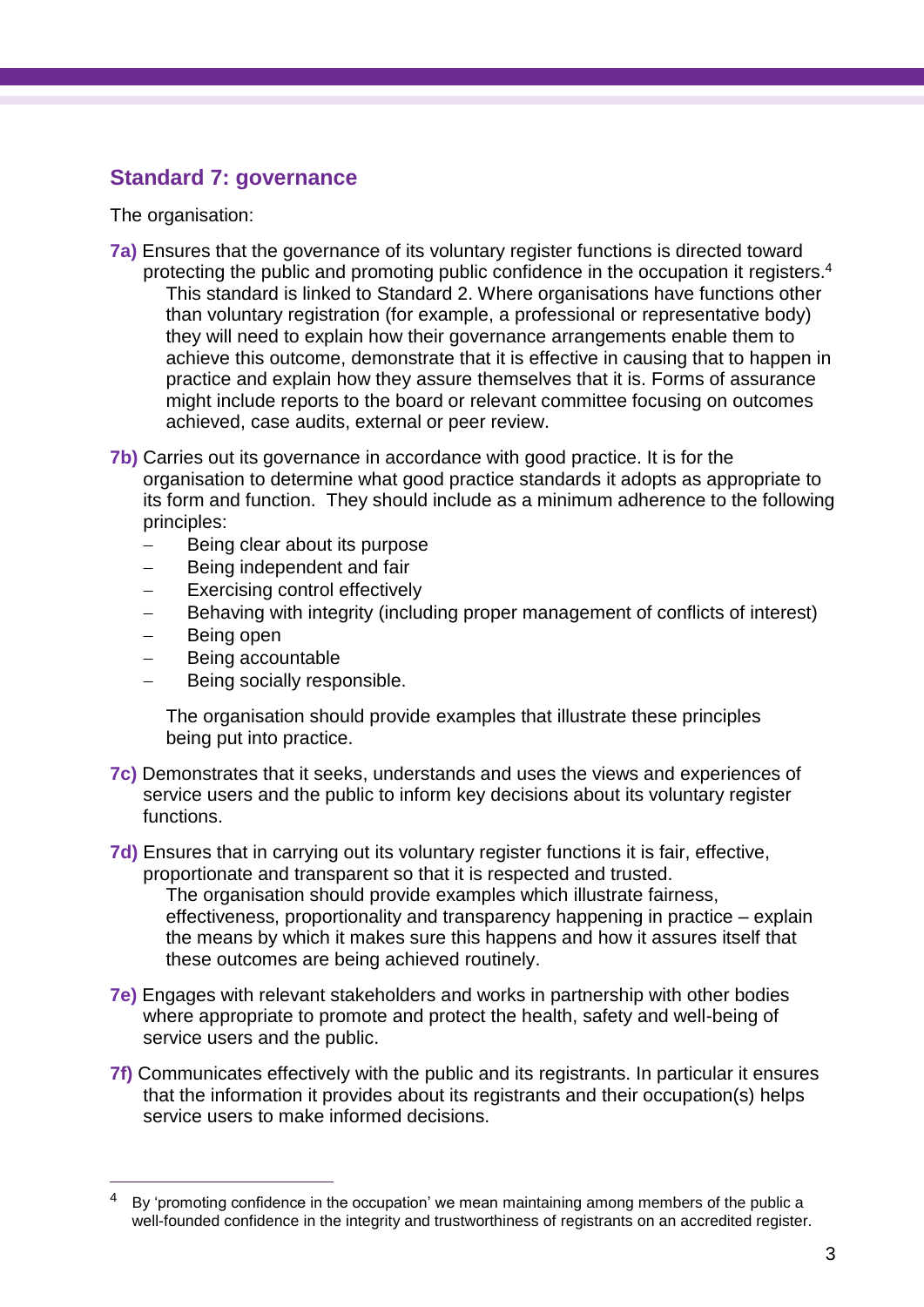# **Standard 8: setting standards for registrants**

The organisation:

- **8a)** Sets, requires and promotes good standards of:
	- personal behaviour<sup>5</sup>
	- technical competence,<sup>6</sup>
	- $-$  business practice<sup>7</sup> (including, as appropriate: financial practice, advertising, customer service, complaints handling, work premises / environment, management and administration).

Evidence might include codes of practice, ethical frameworks, guidance, training and examples of decisions taken in relation to registration or complaints that demonstrate registrants being held to account against these standards.

- **8b)** Bases its standards of competence upon its defined body of knowledge.<sup>8</sup>
- **8c)** Requires its registrants, where relevant to their occupation, to use products and equipment that are approved as suitable and safe for use in health and social care. It provides clear guidance to registrants on any special requirements relating to the suitability of premises, products and equipment for the practice of their occupation, which are essential to protect the health, safety and well-being of service users.
- 8d) Requires registrants to have appropriate arrangements for indemnity cover.<sup>9</sup>
- **8e)** Encourages good communication and requires registrants to provide clear information to service users to help them to make informed decisions and to make readily available information about complaints processes.
- **8f)** Publishes its standards for registrants.
- **8g)** Encourages, where relevant, effective team work. 10
- **8h)** Keeps under review and evaluates its standards, considering whether they are achieving the outcomes it intends for service users and the public.

 $\overline{a}$ 

<sup>5</sup> Standards for personal behaviour should be based upon an ethical framework - a defined set of values and principles – that include responsibility, honesty, openness, integrity and respect.

<sup>6</sup> 'Technical competence' refers to 'applied knowledge, training and skills'. It includes both the set of competencies that a voluntary register requires of people on its register and the skill with which they apply their knowledge and carry out key components of their discipline, particular occupation or specialist area of practise.

<sup>&</sup>lt;sup>7</sup> 'Business practice' includes financial, managerial and administrative activities.

<sup>&</sup>lt;sup>8</sup> Note: this standard relates to standard six.<br><sup>9</sup> Note: organisation's requirements for index

Note: organisation's requirements for indemnity cover should take account of the risks associated with the occupation (Standard 3) and whether or not registrants are covered by employers' indemnity schemes or other appropriate insurance.

<sup>&</sup>lt;sup>10</sup> Note: this includes multi-disciplinary working or inter-professional liaison.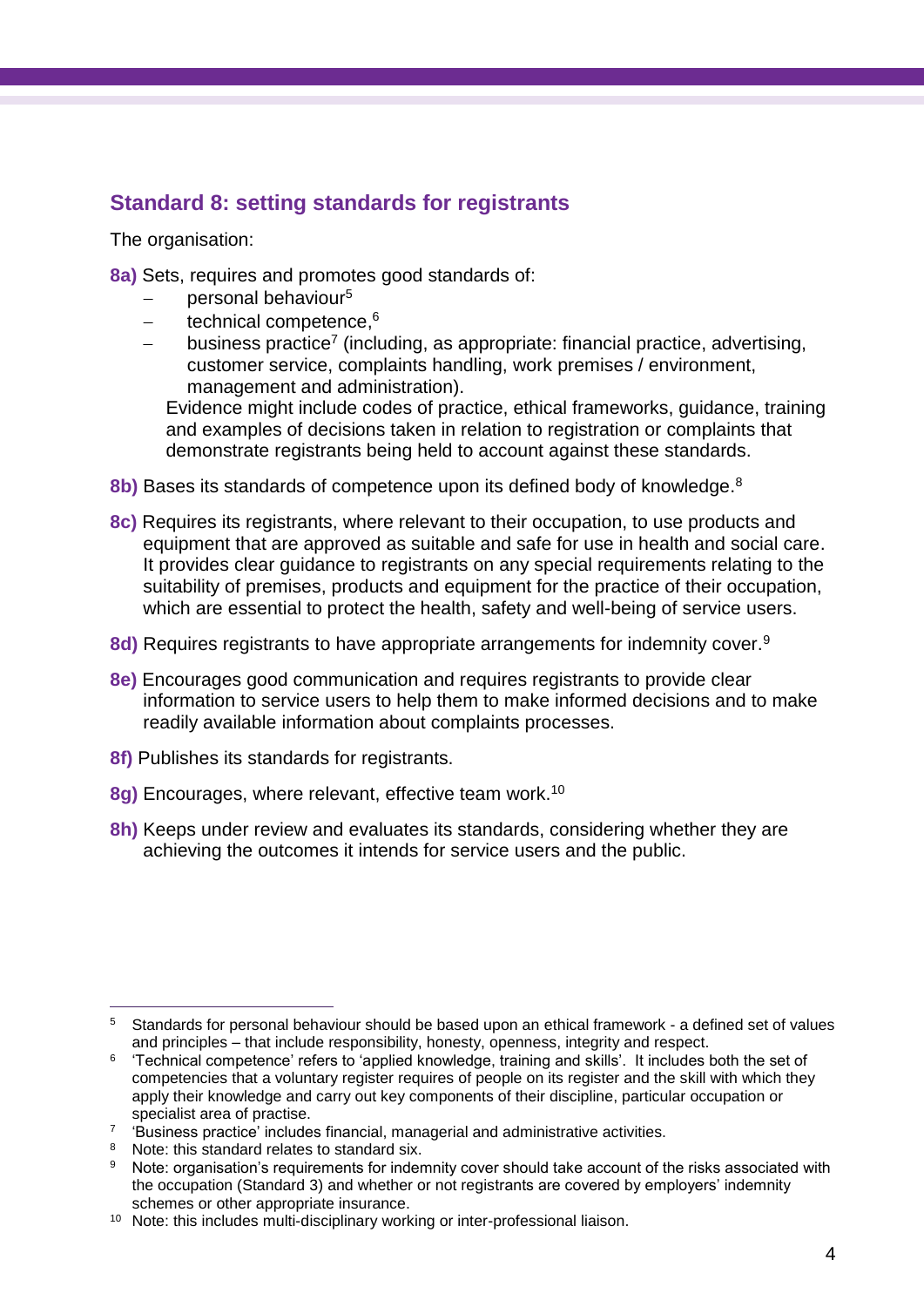# **Standard 9: education and training**

The organisation:

- **9a)** Sets appropriate educational standards that enable its registrants to practise competently the occupation(s) covered by its register. In setting its standards the organisation takes account of the following factors:
	- The nature and extent of risk to service users and the public
	- The nature and extent of knowledge, skill and experience required to provide service users and the public with good quality care
	- Standards set by other relevant bodies for the same or similar occupation and where different, can offer a reasonable justification
	- Maintaining public confidence
	- Equality, diversity and human rights
	- European mobility for health and social care practitioners.
- **9b)** Ensures that registrants who assess the health needs of service users and provide any form of care and treatment are equipped to:
	- Recognise and interpret clinical signs of impairment
	- Recognise where a presenting problem may mask underlying pathologies
	- Have sufficient knowledge of human disease and social determinants of health to identify where service users may require referral to another health or social care professional.
- **9c)** Requires its registrants to meet its educational standards and assures itself that they do.
- **9d)** Only approves or accepts those education and training courses that equip students to meet its educational standards. In addition:
	- Where an organisation provides training itself, it ensures that the training has been independently verified as meeting its standards
	- Where an organisation permits an experience based entry route, it ensures that registrants undergo an objective assessment of equivalence.
- **9e)** Makes its education and training standards explicit and easily accessible to the public to enable all those using the register to make informed decisions.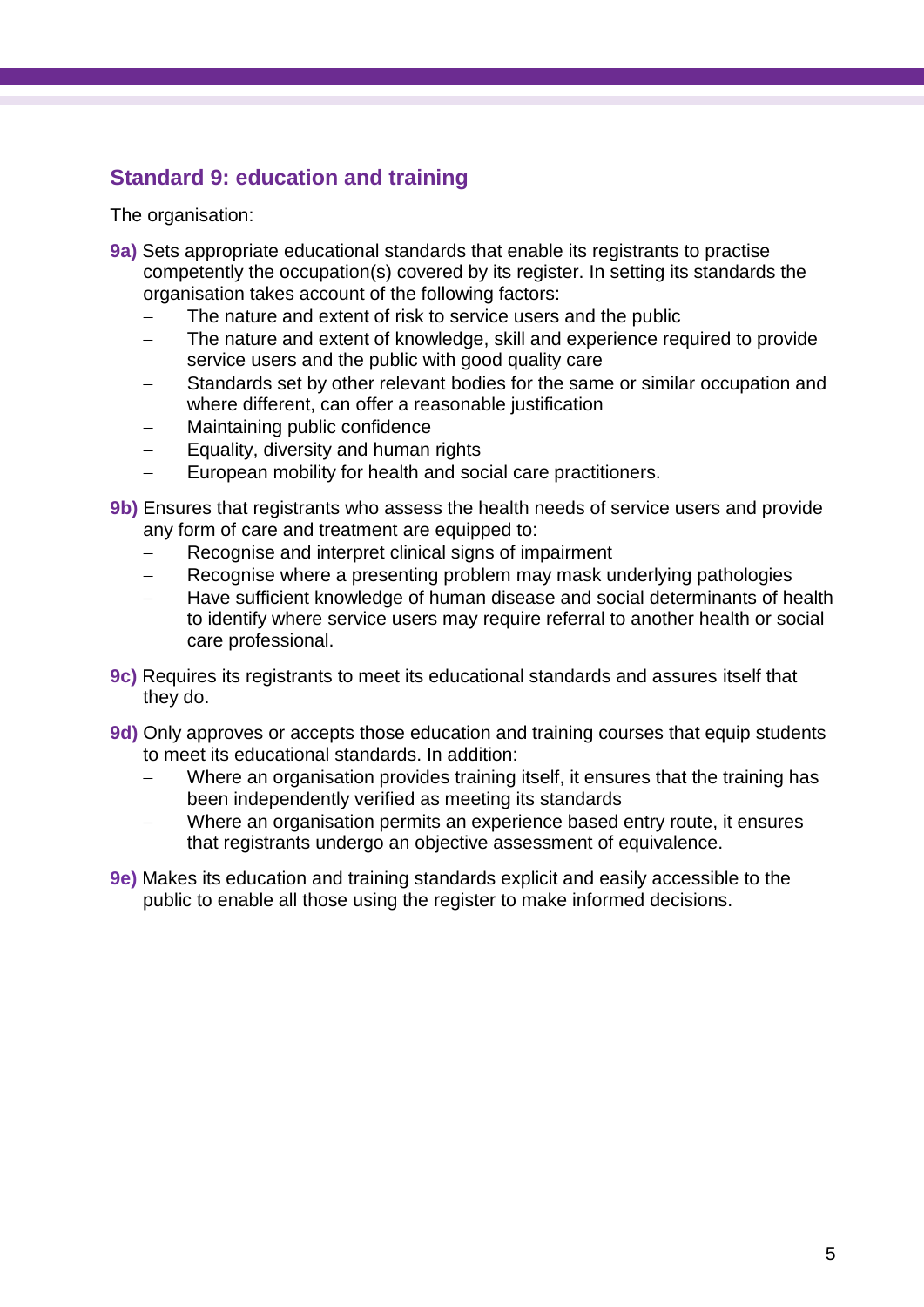### **Standard 10: the register**

The organisation:

- **10a)** Focuses on promoting the health, safety and well-being of service users and the public and generating confidence in its register.
- **10b)** Maintains a register that is accurate, easily accessible to the public and supports all those using it to make informed decisions.<sup>11</sup>
- **10c)** Only allows those who meet its standards to join and remain on/be on the register.
- **10d)** Requires registrants to keep their practice up to date and checks at appropriate intervals that registrants continue to meet its standards. In deciding its arrangements the organisation takes account of:
	- The pace and extent to which professional practice is subject to change (for example, technological advancements or research based findings)
	- The nature and extent of risk registrants' practice poses to service users and the public.
- **10e)** Recognises decisions regarding professional conduct made by regulatory bodies and other registers accredited by the Professional Standards Authority when deciding whether a person should be admitted, kept on or removed from their register.
- **10f)** Explains clearly the circumstances in which it will review its decisions relating to admissions to the register and removal from it, and explains how it will do that.

### **Standard 11: complaints and concerns**

The organisation:

 $\overline{a}$ 

- **11a)** Provides clear information about its arrangements for handling complaints and concerns about a) its registrants and b) itself.
- **11b)** Encourages early resolution of complaints including use of mediation where appropriate and it has adequate monitoring arrangements in place to identify matters that require disciplinary action.
- **11c)** Provides good advice and support for those providing information and evidence in relation to complaints and disciplinary cases.
- **11d)** Focuses on protecting service users and the public where necessary and putting matters right where possible.
- **11e)** Makes sound decisions that are fair, transparent, consistent and explained clearly.
- **11f)** Reports concerns to other relevant agencies when that is needed to protect the public.

<sup>&</sup>lt;sup>11</sup> The register must be available online and reasonably available in other formats to ensure public accessibility.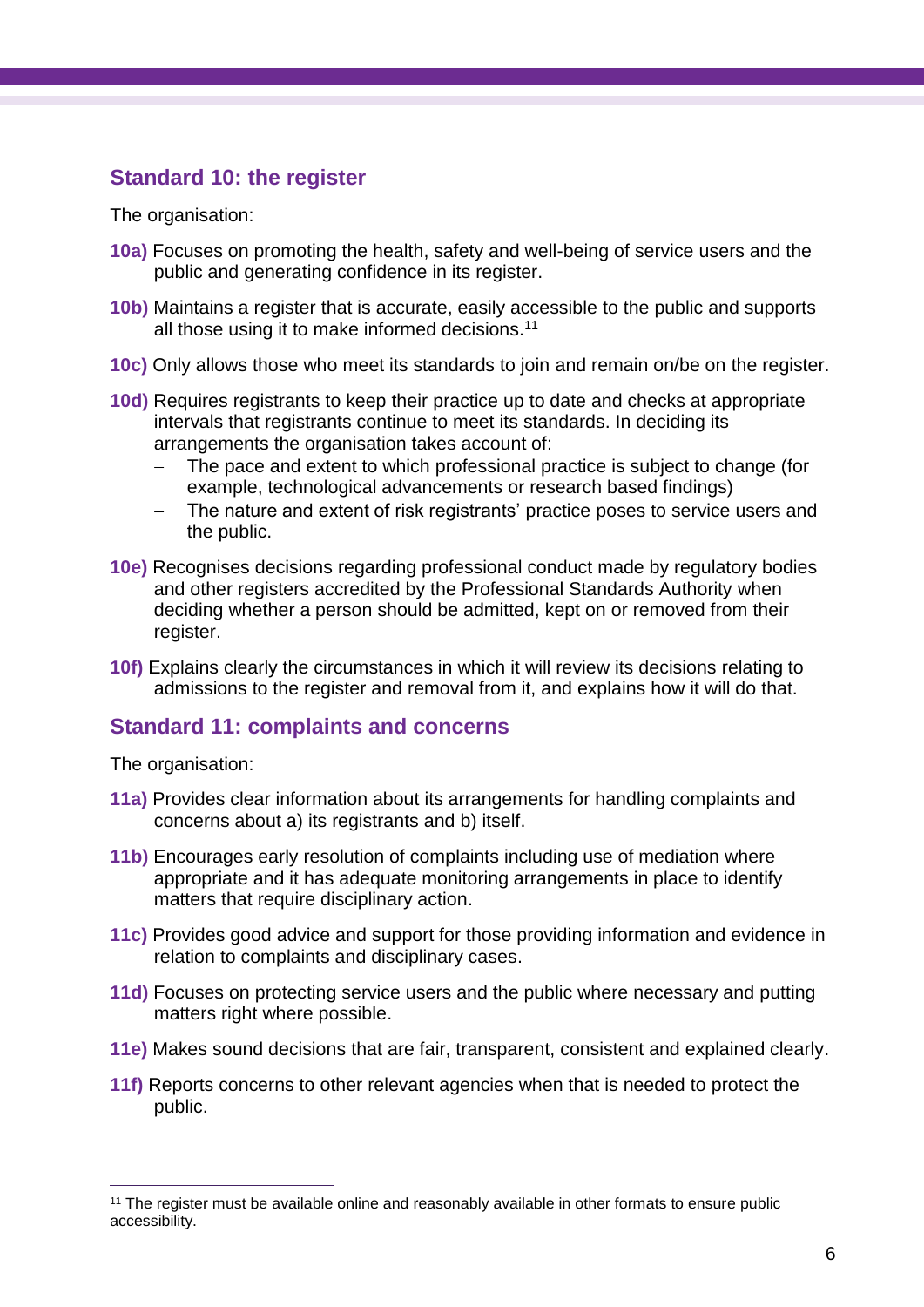# Document Control

#### **Version Control**

Printed documents are uncontrolled. This document is only valid on the day it was printed.

| <b>Version</b> | <b>Status</b> | <b>Description of Version</b>                       | <b>Date Completed</b> |
|----------------|---------------|-----------------------------------------------------|-----------------------|
| 1.1            | Agreed        | <b>Standards for Accredited</b><br>Registers        | 30/05/13              |
| 1.2            | Agreed        | <b>Standards for Accredited</b><br>Registers        | 21/11/14              |
| 1.3            | Agreed        | <b>Standards for Accredited</b><br><b>Registers</b> | 01/04/16              |